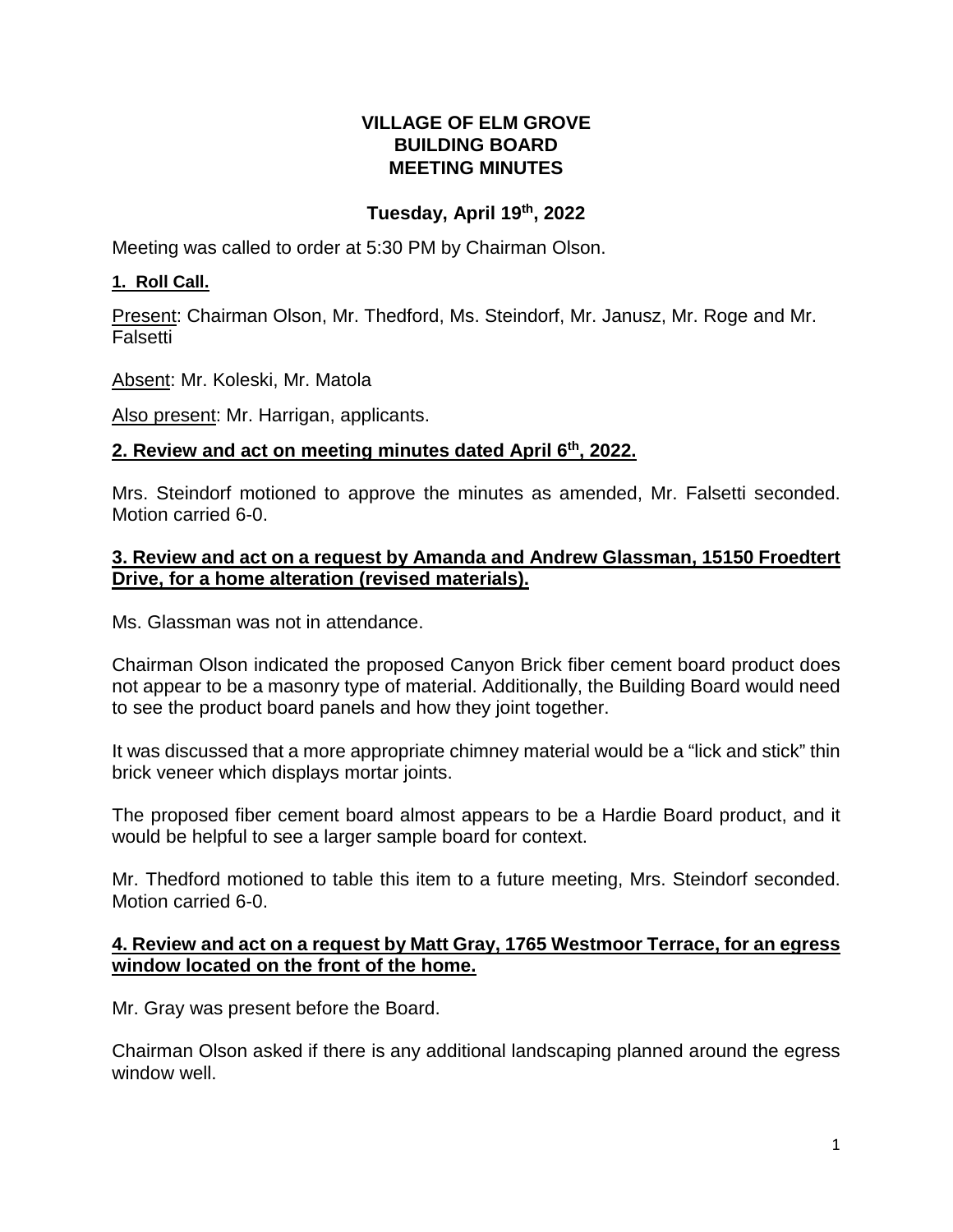Mr. Gray indicated the intention will be to maintain the existing landscape in the area, and potentially expand the landscaping to create more screening if needed.

Chairman Olson inquired if there will be a safety cover on top of the window well.

Mr. Gray stated there will be a safety cover in place.

Mrs. Steindorf motioned to approve as submitted, Mr. Roge seconded. Motion carried 6-  $\Omega$ .

#### **5. Review and act on a request by Darby Koehne, 1205 Longwood Ave, for a new shed.**

Ms. Koehne was not present.

Mr. Falsetti asked if there is an existing concrete pad in the location where the new shed will be constructed.

Mr. Harrigan indicated he is unaware of an existing concrete pad, however the new shed will require a concrete pad per Village Code.

Having additional questions for the applicant related to site placement, Mr. Falsetti motioned to table the item, Mrs. Steindorf seconded. Motion carried 6-0.

### **6. Review and act on a request by Brian & Laurie Dworak, 13000 Gremoor Drive, for a new pool and pool shed.**

Brian & Lauri Dworak were present before the Board.

Chairman Olson asked why the pool mechanicals are proposed to be located in a centralized location within the rear yard.

Mr. Dworak indicated the pool mechanicals are unable to be located next to the home as the windows on the rear elevation would not allow for code compliant distancing of the pool mechanicals.

Mr. Falsetti asked how the front panel window on the pool shed operates and opens.

Mr. Dworak indicated it rolls up into the shed, much like a garage door.

Chairman Olson asked if there is a reason the stone was added to the front of the pool shed.

Mr. Dworak indicated the intention is to have something harder and more durable underneath the counter top. This material was not carried throughout the structure as it is not the same material as the brick on the home.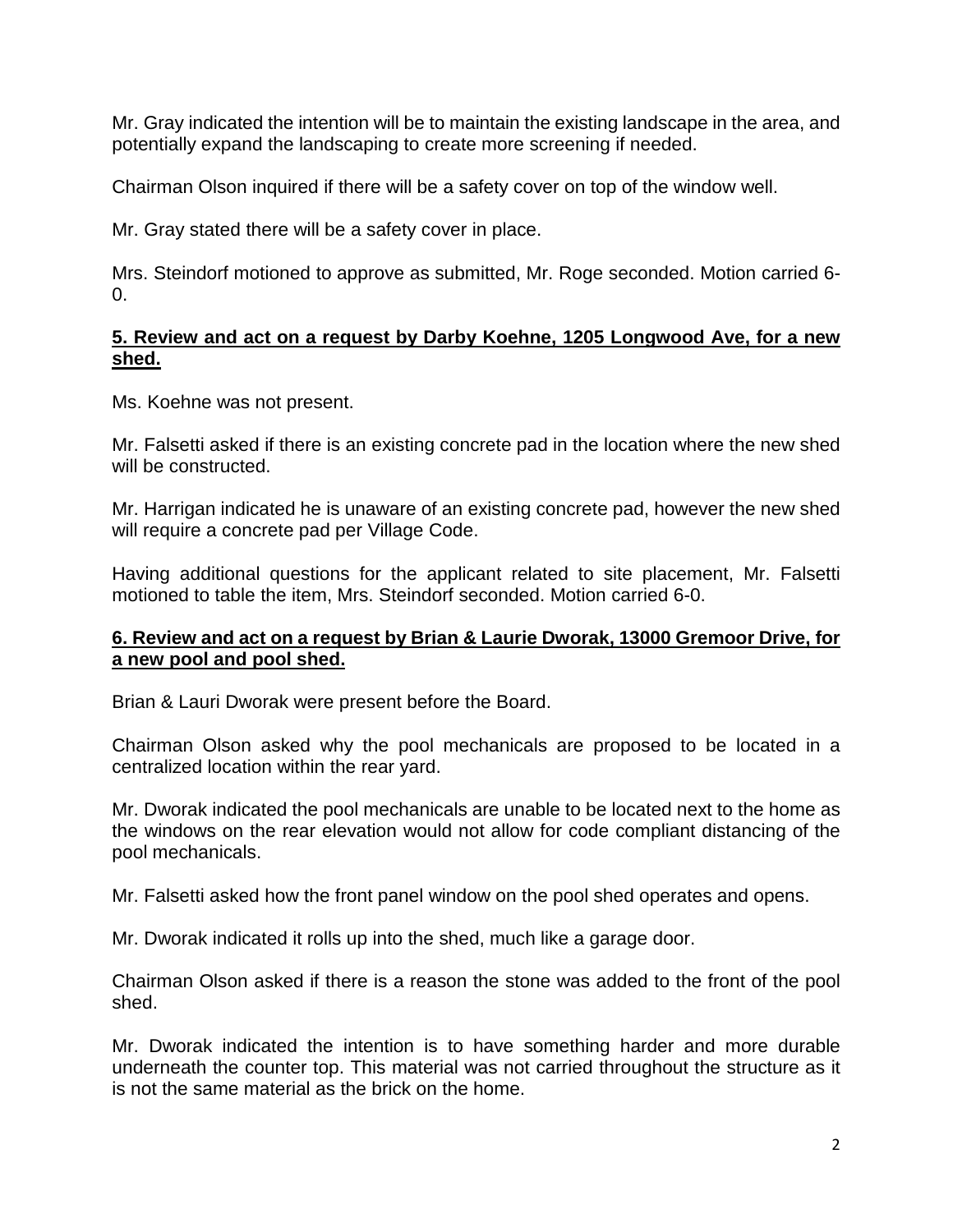Mr. Thedford opined the proposed material on the front elevation of shed should be all brick to match the home, or alternatively siding.

Chairman Olson suggested a large format tile may be appropriate in this location as well.

Mr. Falsetti asked if there would be any lawn equipment, or pool chemicals stored in the shed. If so, venting should be considered.

Mr. Dworak stated there would be lawn equipment and pool chemicals stored in the shed and soffit and ridge venting will be incorporated.

Mr. Thedford again indicated the proposed stone on the front elevation of the pool shed is much different from the brick on the home. The proposed material in this location should be more harmonious with the brick of the home.

Mr. Thedford inquired what material will be used for the counter top.

Mr. Dworak stated that has not yet been determined, but it will be a stone material.

Chairman Olson noted the counter top material will need to be reviewed by the Board.

Mr. Janusz asked if electricity will be brought to the shed and if so, will there be lighting.

Mr. Dworak confirmed there will be electricity and the shed will have downcast lighting in the soffit, being cast onto the patio.

Chairman Olson asked if the doors will be white.

Mr. Dworak confirmed, however the panel door over the bar area will be glass.

Chairman Olson noted the overall desire is for the shed to have some representation of the house. Maybe look at something more simplistic, maybe there is a white large format tile that can be used on the front elevation of the shed to match the white vinyl on the other side of the shed.

Mr. Thedford questioned the format of the window on the right and left elevation of the shed and how that related to the existing windows on the home. The suggestion was made for these windows to be vertical in orientation on both elevations.

Mr. Falsetti motioned to approve the swimming pool, landscaping plan and pool fence as presented, and for the pool shed proposal to be tabled to a future meeting date, Mr. Thedford seconded. Motion carried 6-0

#### **7. Review and act on a request by Carol Nigh, 1280 Longwood Avenue, for several home alterations.**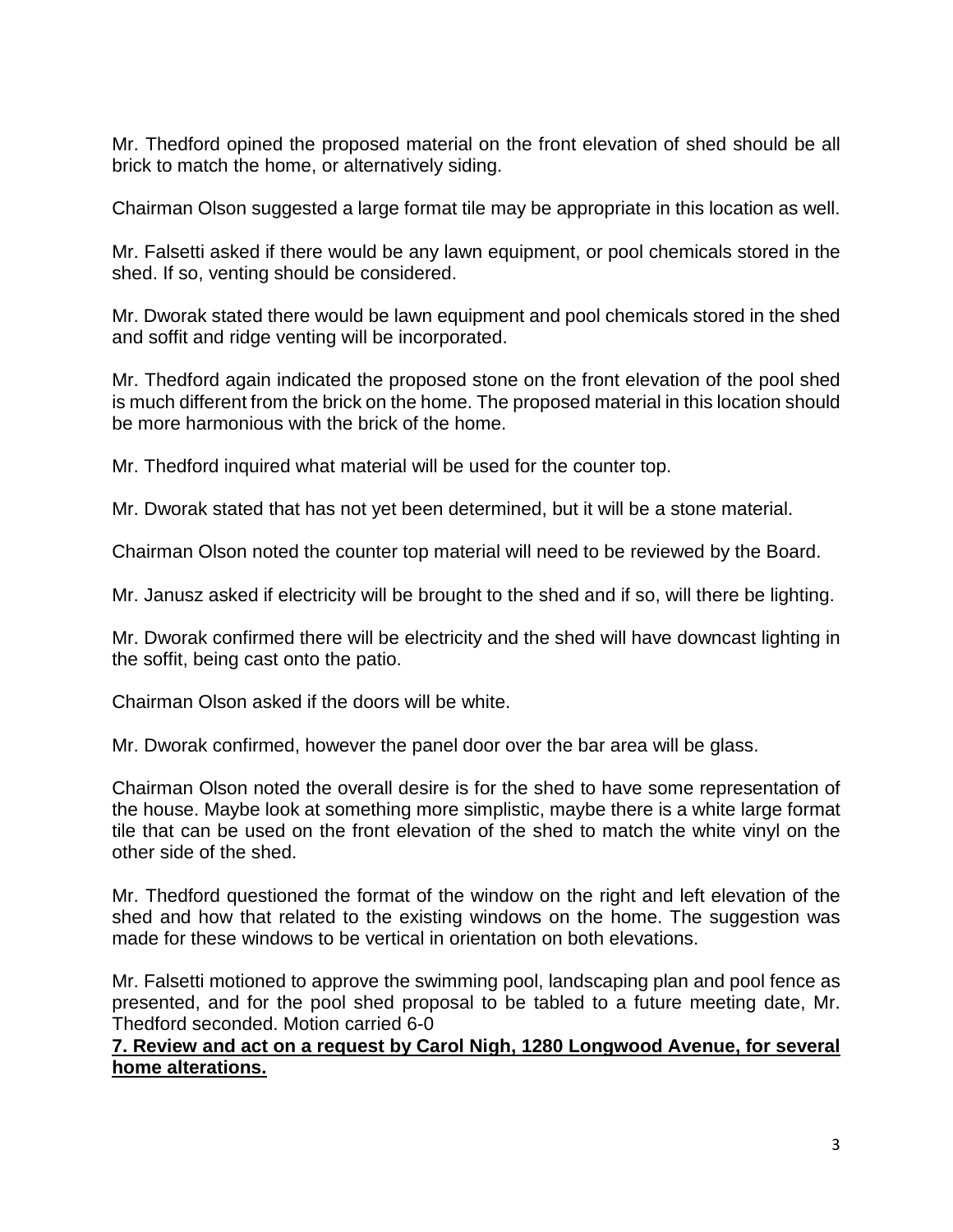Ms. Nigh was present before the Board.

Ms. Nigh presented the proposed building materials to the Board.

Chairman Olson noted several discrepancies in the revised plan set not reflecting the accurate existing conditions and layout of the home.

Chairman Olson asked if Ms. Nigh would be open to making the window on the right hand side of the right elevation match the window on the left side of the right elevation.

The Board was in agreement with this approach and Ms. Nigh stated she would find this change acceptable.

Chairman Olson noted the south elevation is incorrect and is omitting a front portion of the home. However, the Board appears to be comfortable with the changes that have been presented, although an accurate plan set will be required.

Mr. Harrigan indicated a complete and accurate plan set will be required prior to issuance of the building permit.

Mr. Thedford motioned to approve the plans conceptually, with the addition of a double hung window in the existing dining room opening, the plans need to be revised and made accurate as to the existing conditions and the revised final plan set is to be reviewed and verified for accuracy by Chairman Olson prior to issuance of the building permit, Mrs. Steindorf seconded. Motion carried 6-0.

*Seeing Ms. Koehne join the meeting via Zoom video conferencing, the Board motioned to bring Item 5 back to the table for consideration.* 

### **5. Review and act on a request by Darby Koehne, 1205 Longwood Ave, for a new shed.**

Ms. Koehne was present before the Board.

Chairman Olson asked what the distancing will be from the shed to the western and the northern property boundary.

Ms. Koehne indicated it will be approximately 3'-5'.

Mr. Harrigan asked Ms. Koehne to verify the specific height of the shed, noting that 10' is the maximum height allowed by Code of Ordinances.

Ms. Koehne indicated she can verify this height and send it to Mr. Harrigan for the file, but she believes it is 9'4".

Chairman Olson asked how the proposed color relates to the home.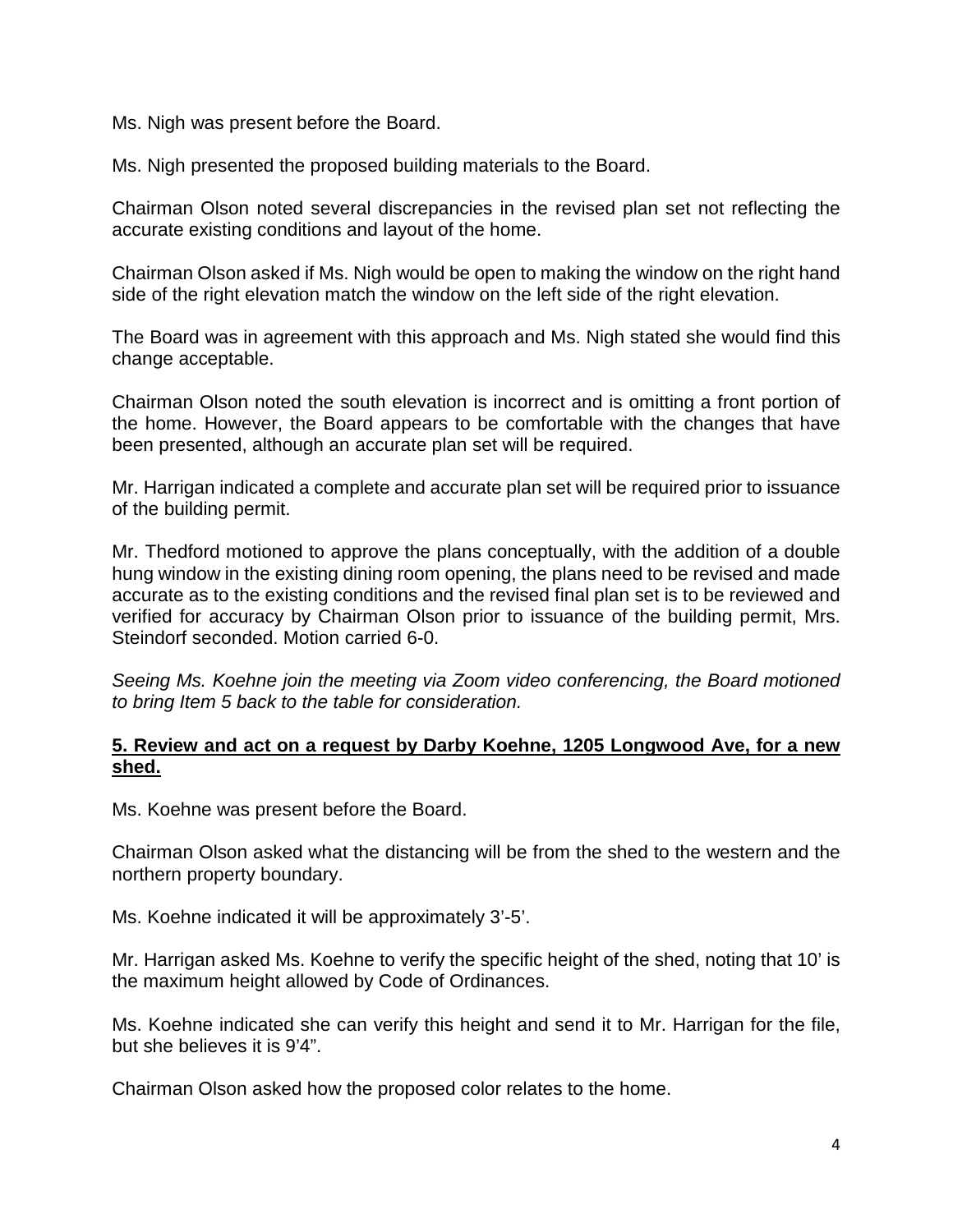Ms. Koehne stated it is the same color as the doors on the home.

Mr. Thedford motioned to approve with the notation added to the site plan indicating there will be a 3' minimum separation from the northern and western property boundaries, and the shed is not to exceed 10' in height, Mr. Janusz seconded. Motion carried 6-0.

### **8. Review and act on a request by UW Credit Union, 15300 W. Bluemound Road, for a new Landscaping Plan and Business Signage.**

Dave Ewanowski, of Kee Architecture, Cheryl Weisensel, of UW Credit Union, and Mike Studnicka, of Wisconsin Sign, were present before the Board.

Mr. Ewanowski provided an overview of the Landscaping Plan and how that interplays with the site plan and proposed signage.

Mr. Studnicka presented the Board with the proposed signage plan.

Mr. Falsetti indicated that he has concerns related to the amount of signage and lighting the signs will produce specifically on the north portion of the property near Watertown Plan Road. There are several single-family residential properties within proximity of this area.

Mr. Thedford noted it would be in the brands best interest to consider this and be more sensitive to the lighting being broad cast into the neighborhood.

Mr. Janusz noted it would be helpful to see the signage at existing UW Credit Union Branches for context.

Mr. Studnicka stated the Franklin and Glendale branch have several elements of the signage package that is being proposed.

Chairman Olson asked for additional information related to the Super G window logo.

Mr. Studnicka explained how the logo graphic is etched into the window glass.

Mr. Harrigan noted the Super G window logo, as proposed exceeds 50% of the window area, which is the maximum allotment per the Code of Ordinances. Mr. Harrigan discussed the other aspects of the proposed signage which either are in violation of the Code of Ordinances, or which the Board has discretion to approve.

Chairman Olson noted the Board appears to have multiple reservations as it relates to the proposed Interactive Teller Machine (ITM) signage, among other aspects of the proposed window signage.